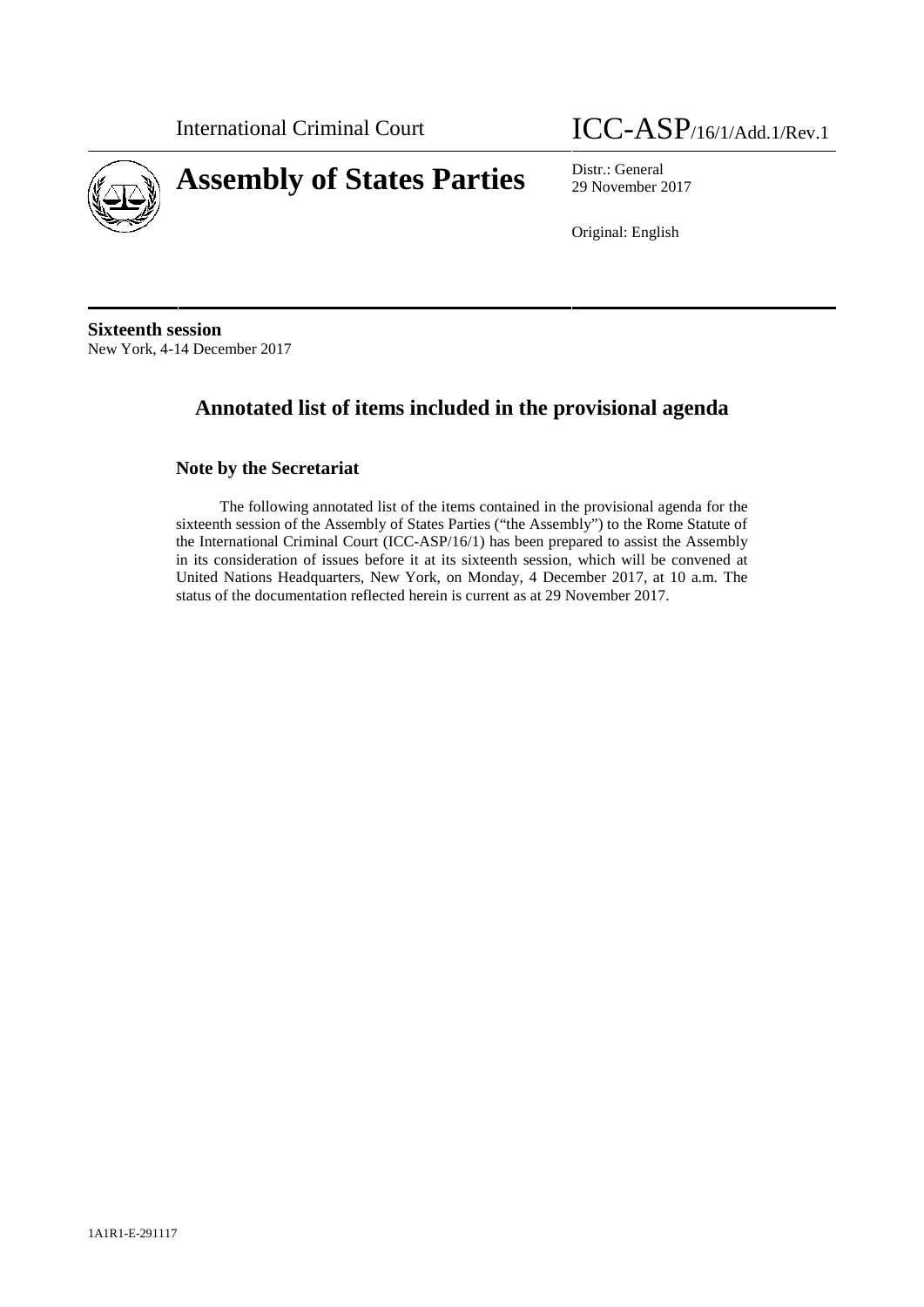# **1. Opening of the session by the President**

In accordance with article 112, paragraph 6, of the Rome Statute, the Assembly meets once a year in regular session. In accordance with rule 5 of the Rules of Procedure of the Assembly of States Parties ("Rules of Procedure"),<sup>1</sup> the Assembly, at the  $11<sup>th</sup>$  meeting of its fifteenth session, on 24 November 2016, decided to convene its sixteenth session in New York from 4 to 14 December 2017.

# **2. Silent prayer or meditation**

Pursuant to rule 43 of the Rules of Procedure, immediately after the opening of the first plenary meeting and immediately preceding the closing of the final plenary meeting, the President shall invite the representatives to observe one minute of silence dedicated to prayer or meditation.

## **3. Adoption of the agenda**

Rules 10 to 13 and 18 to 22 of the Rules of Procedure concerning the agenda are applicable to regular sessions.

In accordance with rules 10 and 11 of the Rules of Procedure, the provisional agenda for the sixteenth session was issued on 6 March 2017. In accordance with rule 19 of the Rules of Procedure, the agenda shall be submitted to the Assembly for approval as soon as possible after the opening of the session.

#### *Documentation*

Provisional agenda (ICC-ASP/16/1)

#### **4. Election of the President for the seventeenth to nineteenth sessions**

In accordance with rule 29 of the Rules of Procedure of the Assembly of States Parties,<sup>2</sup> "[s]hould the regular session of the Assembly marking the end of the Bureau's term of office be held later in the calendar year than the previous regular session, the Bureau shall continue to serve until the conclusion of that session. Unless the Assembly decides otherwise, the Assembly shall elect a new composition of the Bureau at the regular session marking the end of the term of office of the Bureau. The Bureau so elected shall assume its functions only at the conclusion of the session at which it is elected and shall hold office until the end of its term. The Bureau shall assist the Assembly in the discharge of its responsibilities."

On 5 July 2017, the Bureau decided to recommend to the Assembly that Mr. O-Gon Kwon (Republic of Korea) be elected President of the Assembly for its seventeenth to nineteenth sessions.

## **5. Election of two Vice-Presidents and eighteen members of the Bureau for the seventeenth to nineteenth sessions**

In accordance with article 112, paragraphs 3 (a) and (b), of the Rome Statute, the Assembly shall have a Bureau consisting of a President, two Vice-Presidents and 18 members elected by the Assembly for three-year terms. Furthermore, the Bureau shall have a representative character, taking account, in particular, equitable geographical distribution and the adequate representation of the principal legal systems of the world.

Pursuant to rule 29 of the Rules of Procedure, as amended by resolution ICC-ASP/3/Res.2, at the  $5<sup>th</sup>$  meeting of its third session, the Assembly agreed on the following composition of the Bureau:

<sup>1</sup> *Official Records of the Assembly of States Parties to the Rome Statute of the International Criminal Court, First session, New York, 3-10 September 2002* (ICC-ASP/1/3 and Corr.1), part II.C.

 $^{2}$  As amended by resolution ICC-ASP/12/Res.8, annex III.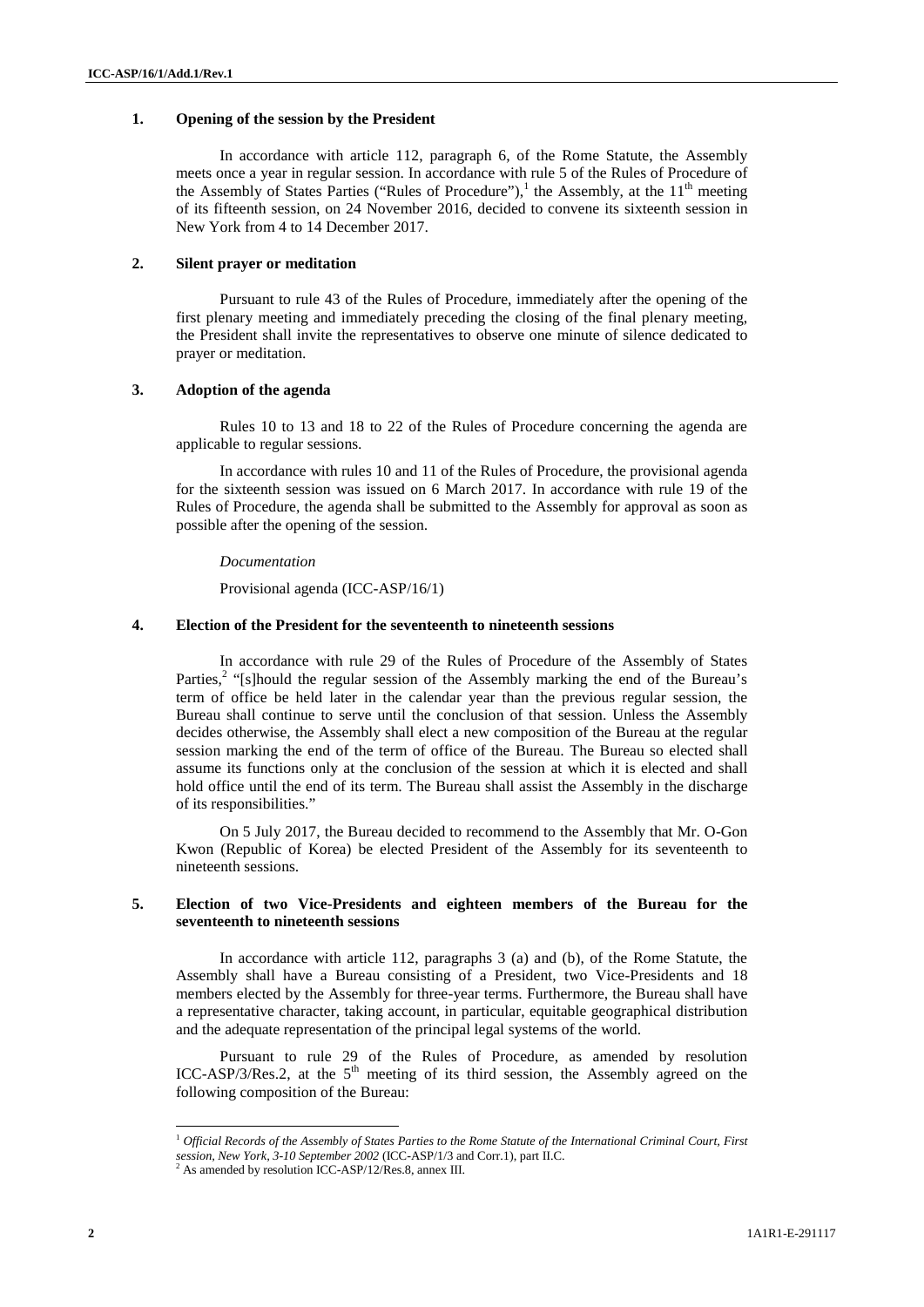- **-** Group of African States: 5 seats;
- **-** Group of Asia-Pacific States: 3 seats.
- **-** Group of Eastern European States: 4 seats;
- **-** Group of Latin American and Caribbean States: 4 seats; and
- **-** Group of Western European and other States: 5 seats;

#### **6. States in arrears**

According to article 112, paragraph 8, of the Rome Statute, "A State Party which is in arrears in the payment of its financial contributions towards the costs of the Court shall have no vote in the Assembly and in the Bureau if the amount of its arrears equals or exceeds the amount of the contributions due from it for the preceding two full years."

At its fourth session, the Assembly took note of the report of the Bureau on the arrears of States Parties<sup>3</sup> and the recommendations therein and invited the Bureau to report back to the fifth session of the Assembly on the status of arrears, including on suggestions, if necessary, of measures to promote the timely, full and unconditional payment of assessed contributions and advances towards the costs of the Court. Furthermore, the Assembly decided that requests for exemption under article 112, paragraph 8, of the Rome Statute, should be submitted by States Parties to the Secretariat of the Assembly at least one month before the session of the Committee on Budget and Finance ("the Committee"), so as to facilitate the Committee's review of the requests and that the Committee should advise the Assembly before the Assembly decided on any requests for exemption under article 112, paragraph 8, of the Rome Statute.<sup>4</sup>

At its fifth session, the Assembly renewed the appeal to States Parties in arrears to settle their accounts with the Court as soon as possible. In this connection, the Assembly adopted resolution ICC-ASP/5/Res.3 containing recommendations setting out a specific procedure for requesting exemptions from the loss of voting rights<sup>5</sup> and decided that the Bureau should review on a regular basis the status of payments received throughout the financial year of the Court and consider additional measures to promote payments by States Parties, as appropriate.<sup>6</sup>

At its twelfth session, the Assembly decided to biannualize the report on the arrears of States Parties.<sup>7</sup> At its fourteenth and fifteenth sessions, the Assembly decided that the Bureau, through the President of the Assembly, the Coordinator of the Working Group and the focal point or facilitator, "should continue to monitor the status of payments received throughout the financial year of the Court and consider additional measures to promote payments by all States Parties, as appropriate, continue to engage in dialogue with States Parties that have outstanding contributions or are in arrears and report thereon to the Assembly".<sup>8</sup>

#### *Documentation*

Report of the Bureau on the arrears of States Parties (ICC-ASP/16/34)

 $3$  ICC-ASP/4/14.

Official Records ... Fourth session ... 2005 (ICC-ASP/4/32), part III, ICC-ASP/4/Res.4, paras. 40, 43 and 44.<br>Official Records ... Fifth session ... 2006 (ICC-ASP/5/32), part III, ICC-ASP/5/Res.3, annex III.<br>Unid., para. 4

<sup>&</sup>lt;sup>7</sup> Official Records … Twelfth session … 2013 (ICC-ASP/12/20), vol. I, part III ICC-ASP/12/Res.8, annex I, part III ICC-ASP/12/Res.8, annex I, part III ICC-ASP/12/Res.8, annex I, part III ICC-ASP/12/Res.8, annex I, 8 Offic

para. 10. <sup>8</sup> *Official Records … Fourteenth session … 2015* (ICC-ASP/14/20), vol. I, part III, ICC-ASP/14/Res.4, annex I, para. 14 and *Official Records … Fifteenth session … 2016* (ICC-ASP/15/20), vol. I, part III, ICC-ASP/15/Res.5, annex I, para. 17.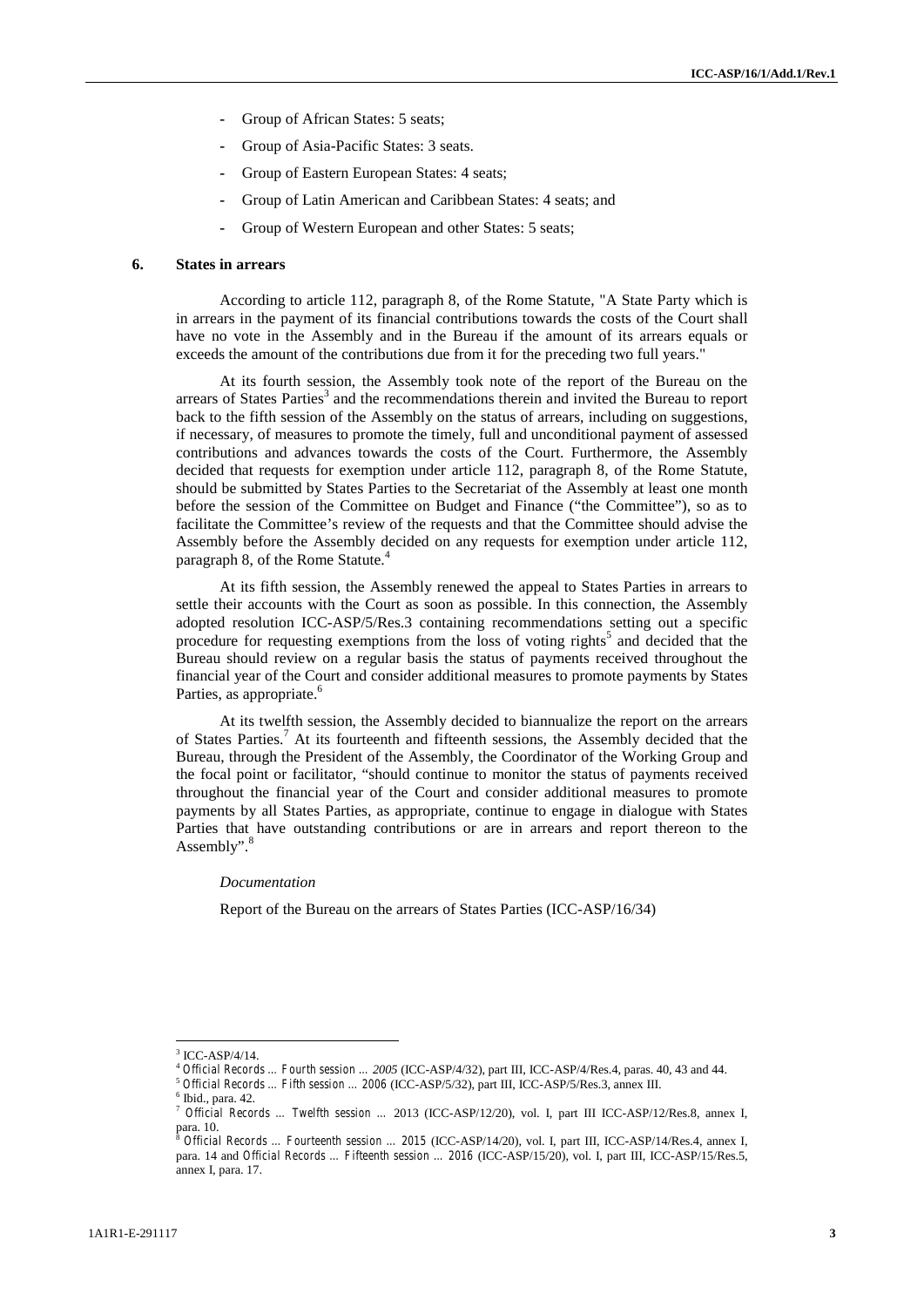# **7. Credentials of representatives of States at the sixteenth session**

#### *(a) Appointment of the Credentials Committee*

Rule 25 of the Rules of Procedure of the Assembly of States Parties, provides that a Credentials Committee shall be appointed at the beginning of each session. It shall consist of representatives of nine States Parties, which shall be appointed by the Assembly on the proposal of the President.

### *(b) Report of the Credentials Committee*

Representation and credentials are regulated by rules 23 to 28 of the Rules of Procedure. In accordance with rule 24, the credentials of representatives of States Parties and the names of alternates and advisers shall be submitted to the Secretariat if possible not later than 24 hours after the opening of the session. The credentials shall be issued by the Head of State or Government or by the Minister for Foreign Affairs or by a person authorized by either of them.

Under rule 25, a Credentials Committee, consisting of representatives of nine States Parties to be appointed at the beginning of each session by the Assembly on the proposal of the President, shall examine the credentials of representatives of States Parties and report to the Assembly without delay.

## **8. Organization of work**

The Assembly will consider and adopt a programme of work at the beginning of the session on the basis of a proposal by the Bureau.

## **9. General debate**

*No documentation*

## **10. Report on the activities of the Bureau**

In accordance with article 112, paragraph 2(c), of the Rome Statute, the Assembly shall consider the reports and activities of the Bureau and take appropriate action in that regard.

#### *Documentation*

Annual report of the Head of the Independent Oversight Mechanism (ICC-ASP/16/8)

Report of the Court on cooperation (ICC-ASP/16/16)

Report of the Bureau on cooperation (ICC-ASP/16/17)

Report of the Bureau on the Plan of action of the Assembly of States Parties for achieving universality and full implementation of the Rome Statute of the International Criminal Court (ICC-ASP/16/18)

Report of the Bureau on the Study Group on Governance (ICC-ASP/16/19)

Report to the Bureau on the Budget sub-topics of Budget Management Oversight and Premises (ICC-ASP/16/21)

Report of the Chair of the working group of the Bureau on the implementation of article 97 of the Rome Statute of the International Criminal Court (ICC-ASP/16/29)

Report on the constitution and activities of the International Criminal Court Bar Association ("ICCBA") (ICC-ASP/16/30)

Report of the Bureau on complementarity (ICC-ASP/16/33)

Report of the Bureau on the arrears of States Parties (ICC-ASP/16/34)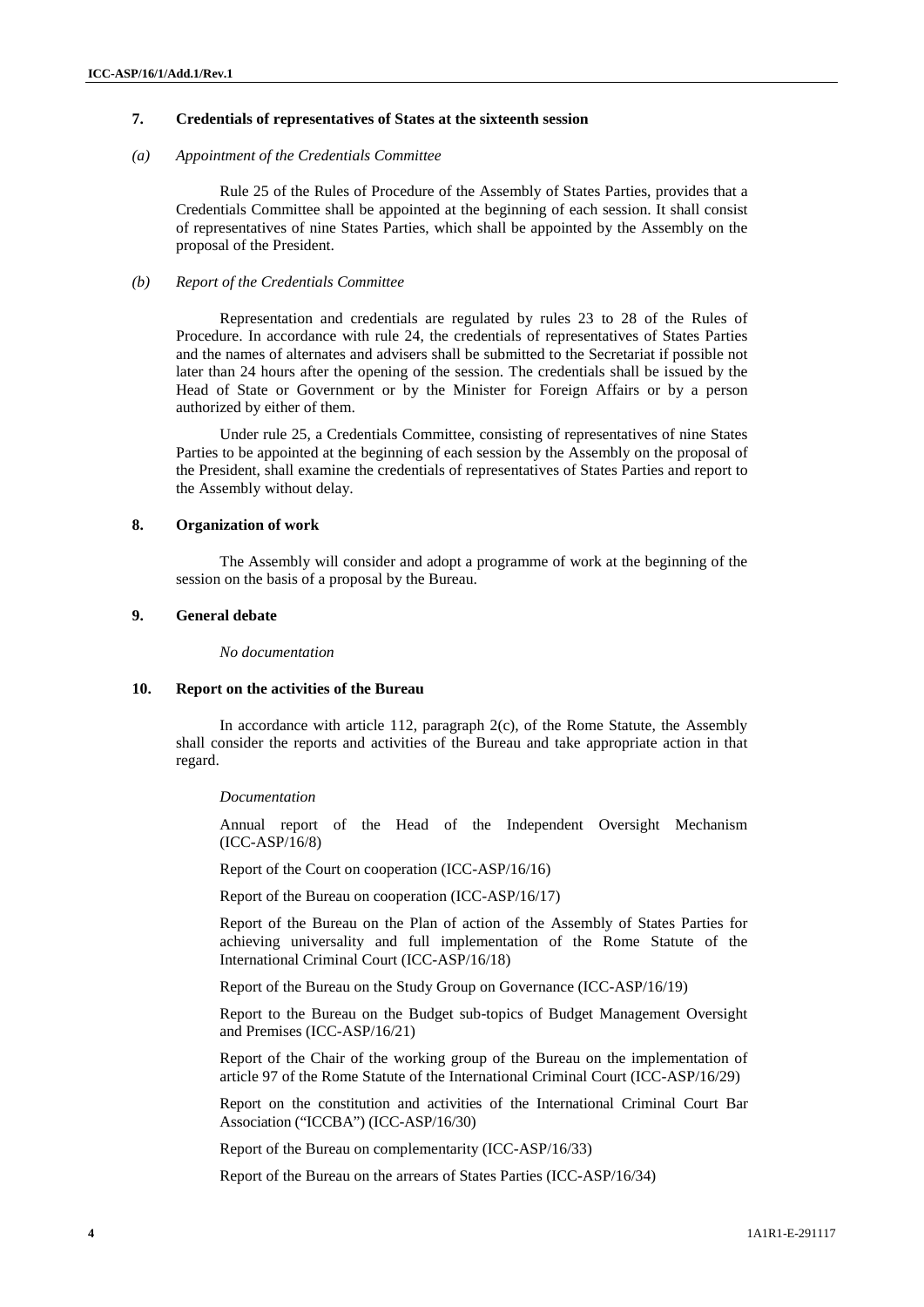Report of the Bureau on equitable geographical representation and gender balance in the recruitment of staff of the International Criminal Court (ICC-ASP/16/35)

Report of the Bureau on non-cooperation (ICC-ASP/16/36)

#### **11. Report on the activities of the Court**

Under article 112, paragraph 2(b), of the Rome Statute, the Assembly shall provide management oversight to the Presidency, the Prosecutor and the Registrar regarding the administration of the Court. In accordance with article 112, paragraph 5, of the Rome Statute, the President of the Court, the Prosecutor and the Registrar or their representatives may participate in meetings of the Assembly. As provided in rule 34 of the Rules of Procedure, they may make oral or written statements and provide information on any question under consideration. Accordingly, the President of the Court will present a report on the activities of the Court since the previous session of the Assembly.

#### *Documentation*

Report on the activities of the International Criminal Court (ICC-ASP/16/9)

## **12. Report of the Board of Directors of the Trust Fund for Victims**

By its resolution ICC-ASP/1/Res.6, $9$  the Assembly established a Trust Fund for the benefit of victims of crimes within the jurisdiction of the Court, and of the families of such victims, as well as a Board of Directors of the Trust Fund for the benefit of victims.

In accordance with paragraph 11 of resolution ICC-ASP/1/Res.6, the Board shall report annually to the Assembly on the activities and projects of the Fund and on all offered voluntary contributions, regardless of whether they were accepted or refused.

#### *Documentation*

Report to the Assembly of States Parties on the projects and the activities of the Board of Directors of the Trust Fund for Victims for the period 1 July 2016 to 30 June 2017 (ICC-ASP/16/14)

## **13. Advisory Committee on the nominations of judges**

The establishment of the Advisory Committee on nominations of judges is foreseen in article 36, paragraph 4 (c), of the Rome Statute. Its terms of reference are set out in the report of the Bureau on the establishment of an Advisory Committee on nominations of judges of the International Criminal Court.<sup>10</sup>

According to its terms of reference, the Advisory Committee on nominations of judges is mandated to "facilitate that the highest-qualified individuals are appointed as judges of the International Criminal Court". The information and analysis presented by the Committee is to inform the decision- making of States Parties and is not in any way binding on them or on the Assembly of States Parties.

The Advisory Committee held its sixth meeting from 18 to 25 September 2017 and submitted its report to the Assembly.

#### *Documentation*

Report of the Advisory Committee on Nominations of Judges on the work of its sixth meeting (ICC-ASP/16/8)

<sup>9</sup> *Official Records … First session, New York, 3-10 September 2002* (ICC-ASP/1/3 and Corr.1), part IV. <sup>10</sup> ICC-ASP/10/36, annex and ICC-ASP/13/Res.5, para. 45 and annex III.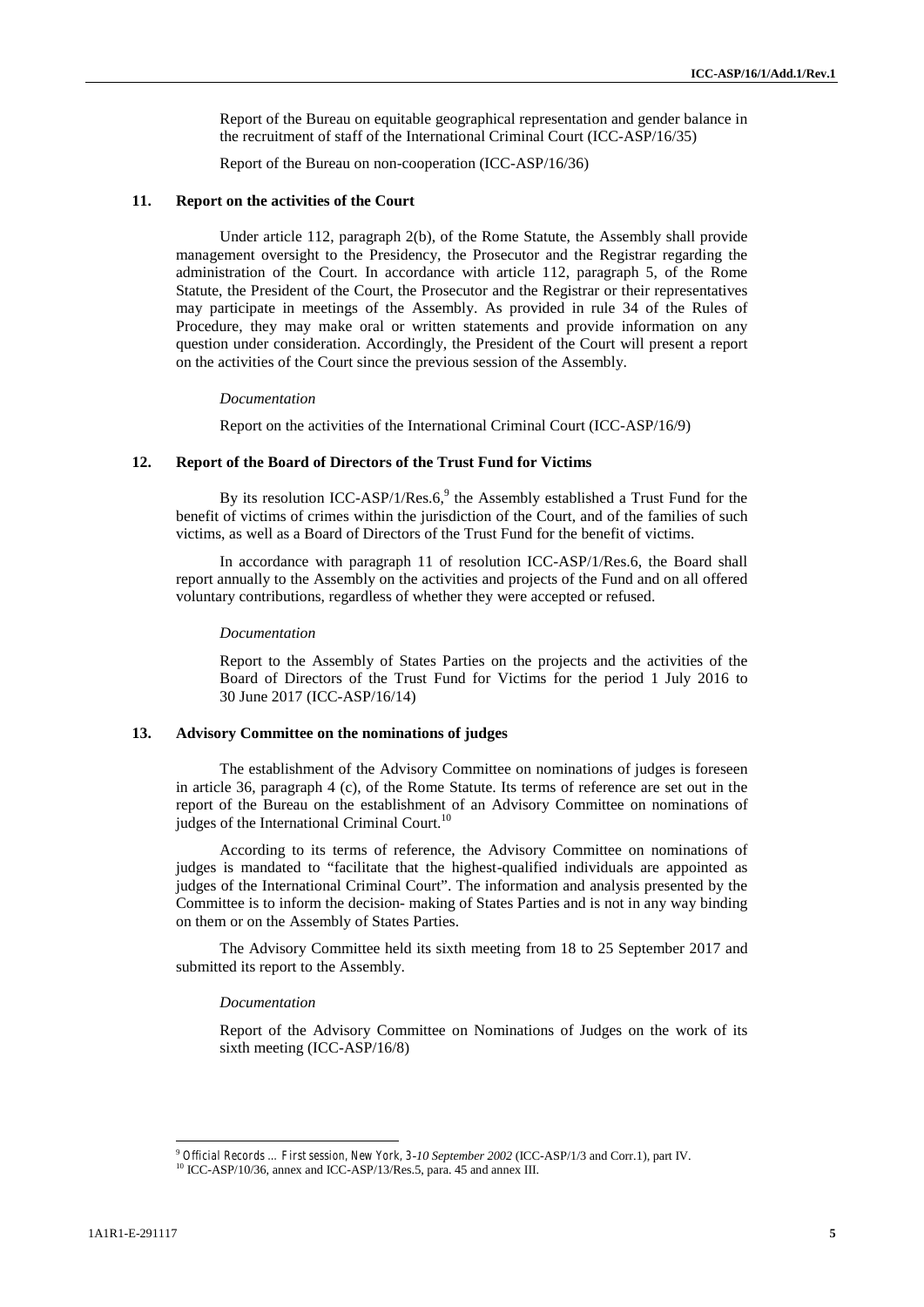# **14. Election of six judges**

On 20 February 2017 the Bureau decided to open the nomination period for the election of six judges, in accordance with paragraphs 3 of resolution ICC-ASP/3/Res.6, as amended by resolutions ICC-ASP/5/Res.5, ICC-ASP/12/Res.8, annex I, and ICC-ASP/14/Res.4, annex II.

Under the terms of article 36 of the Rome Statute, six judges will be elected to serve for a term of nine years. According to article 36, paragraphs 3 and 5, the judges are to be nominated from among persons of high moral character, impartiality and integrity who possess the qualifications required in their respective State for appointment to the highest judicial offices. Every candidate for election to the Court should also have an excellent knowledge of and be fluent in at least one of the working languages of the Court. In addition, two lists of candidates have been established:

(a) *List A:* Candidates having established competence in criminal law and procedure, and the necessary relevant experience, whether as judge, prosecutor, advocate or in other similar capacity, in criminal proceedings;

(b) *List B:* Candidates having established competence in relevant areas of international law such as international humanitarian law and the law of human rights, and extensive experience in a professional legal capacity which is of relevance to the judicial work of the Court.

For purposes of this election to the Court, at least one judge will be elected from List A and at least one judge will be elected from List B. In addition, at least one judge will be elected from the African group, one from the Asia-Pacific group and one from the Group of Latin American and Caribbean States. Furthermore, at least five female judges will be elected.

In accordance with the decision of the Bureau at its 20 February 2017 meeting, the nomination period for the elections for the posts of six judges was open from 24 April to 16 July 2017 (Central European Time), and was extended, by the decision of the President of the Assembly pursuant to ICC-ASP/3/Res.6, until 30 July, 13 August and 27 August 2017, respectively.

# *Documentation*

Sixth election of judges of the International Criminal Court (ICC-ASP/16/3 and Add.1)

Election of the judges of the International Criminal Court: guide for the sixth election (ICC-ASP/16/4)

Report of the Advisory Committee on Nominations of Judges on the work of its sixth meeting (ICC-ASP/16/7)

Informal guide and commentary to the procedure for the nomination and election of judges of the International Criminal Court (ICC-ASP/16/INF.2)

#### **15. Election of six members of the Committee on Budget and Finance**

By its resolution ICC-ASP/1/Res.4, the Assembly established a Committee on Budget and Finance. The Committee is composed of 12 members of different nationalities who shall be experts of recognized standing and experience in financial matters at the international level from States Parties. They shall be elected by the Assembly for a term of office of three years on the basis of equitable geographical distribution.

On 20 February 2017, the Bureau of the Assembly of States Parties ("the Assembly") decided that the election of six members of the Committee on Budget and Finance would take place at the sixteenth session of the Assembly. Pursuant to the decision of the Bureau, the nomination period for the candidates for six seats on the Committee on Budget and Finance ran from 5 June to 27 August 2017 (Central European Time).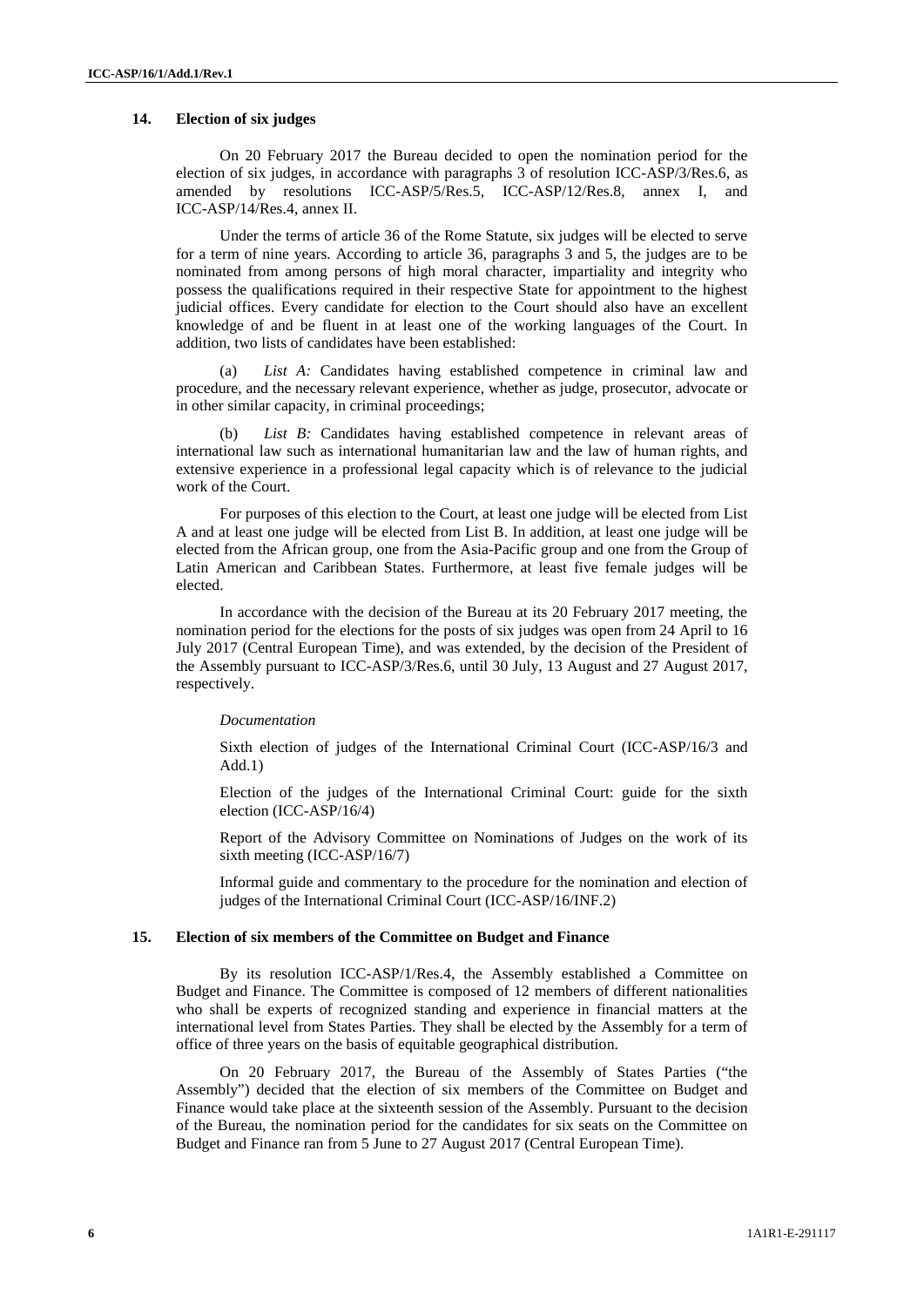The distribution of seats among the regional groups for the purpose of the first election was established in paragraph 8 of resolution ICC-ASP/1/Res.5 as follows:

- (a) Two seats for the Group of African States;
- (b) Two seats for the Group of Asian States;
- (c) Two seats for the Group of Eastern European States;
- (d) Two seats for the Group of Latin American and Caribbean States; and
- (e) Four seats for the Group of Western European and Other States.

The six members whose terms of office end on 20 April 2018 belong to the following regional groups:

- (a) African States- one seat;
- (b) Asia-Pacific States- two seats;
- (c) Eastern European States- one seat;
- (d) Latin American and Caribbean States- one seat; and
- (e) Western European and Other States- one seat.

By the closing date of the nomination period, 8 October 2017, eight nominations had been received. Of the eight nominations, one was submitted by the Group of African States; three by the Group of Asia-Pacific States; one by the Group of Eastern European States; one by the Group of Latin American and Caribbean States; and two by the Group of Western European and other States. On 1 November 2017, one State Party of the Western European and other States group informed the Secretariat that it had withdrawn its candidature.

#### *Documentation*

Election of members of the Committee on Budget and Finance (ICC-ASP/16/6 and Add.1)

# **16. Election of the Registrar**

Under the terms of article 43, paragraph 2, of the Rome Statute of the International Criminal Court, the Registry of the Court is to be headed by the Registrar, who shall be the principal administrative officer of the Court. Pursuant to paragraph 3 of the same provision, the Registrar shall be a person of high moral character, be highly competent and have an excellent knowledge of and be fluent in at least one of the working languages of the Court.

Rule 12 of the Rules of Procedure and Evidence<sup>11</sup> provides, in paragraph 1, that "the Presidency shall establish a list of candidates who satisfy the criteria laid down in article 43, paragraph 3, and shall transmit the list to the Assembly of States Parties with a request for any recommendations."

Upon receipt of any such recommendations from the Assembly of States Parties, the judges, acting under the terms of article 43, paragraph 4, of the Rome Statute, and in accordance with the procedure laid down in paragraphs 2 and 3 of rule 12 of the Rules of Procedure and Evidence, shall, as soon as possible, elect the Registrar by an absolute majority by secret ballot, taking into account the above-mentioned recommendations of the Assembly of States Parties.

#### *Documentation*

Election of the Registrar of the International Criminal Court (ICC-ASP/16/28/Rev.1)

<sup>11</sup>*Official Records of the Assembly of States Parties to the Rome Statute of the International Criminal Court, First session, New York, 3-10 September 2002* (United Nations publication, Sales No. E.03.V.2 and corrigendum), part II.A.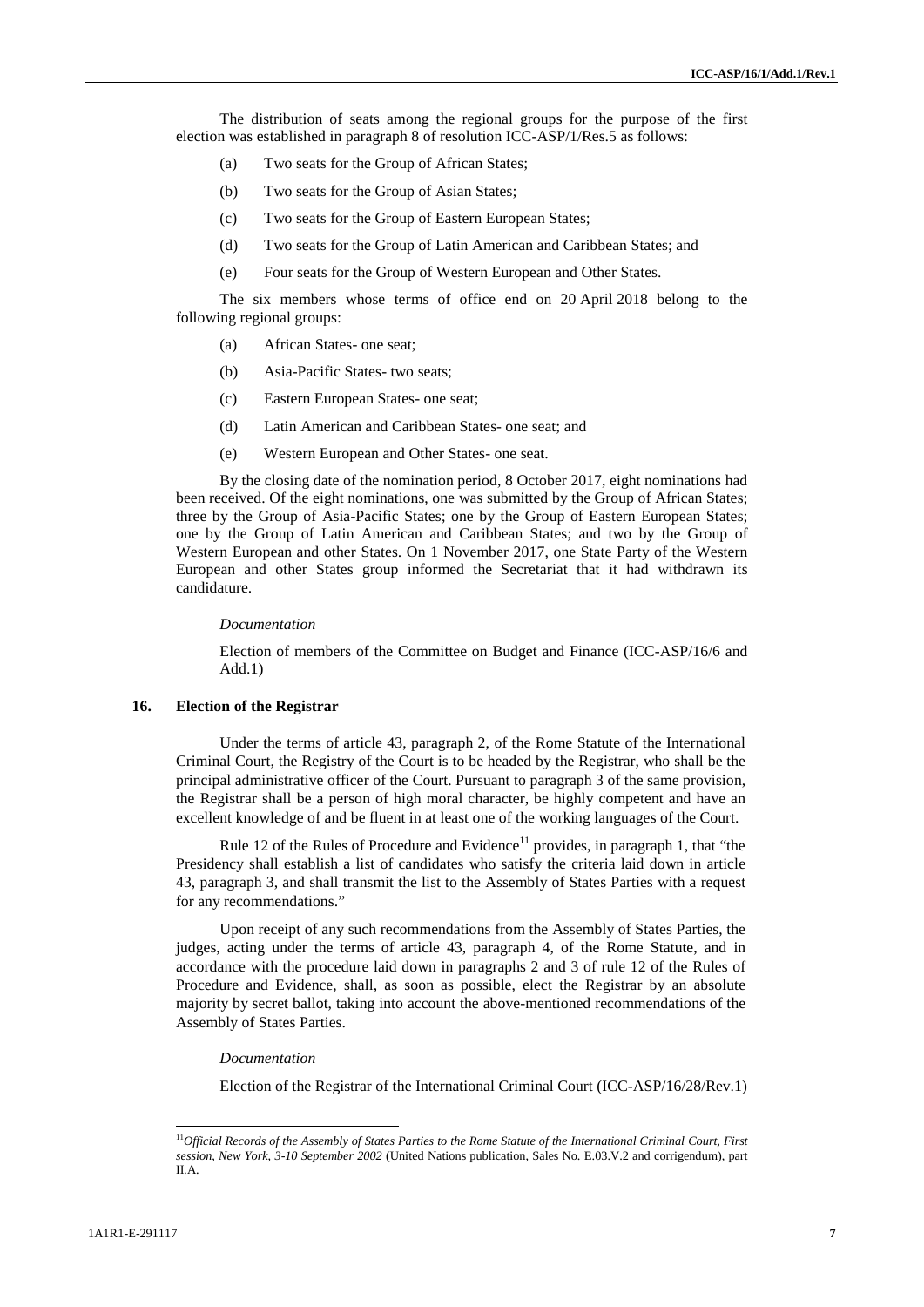Draft recommendation concerning the election of the Registrar of the International Criminal Court (ICC-ASP/16/28/Rev.1/Add.1)

#### **17. Consideration and adoption of the budget for the sixteenth financial year**

In accordance with article 112, paragraph 2(d), of the Rome Statute, the Assembly shall consider and decide on the budget of the Court.

Regulation 3 of the Financial Regulations and Rules of the Court provides that the Registrar shall prepare the proposed programme budget for each financial period and submit it to the States Parties as well as to the Committee on Budget and Finance for consideration. The Committee shall make the relevant recommendations to the Assembly.

At its third session, the Assembly endorsed the recommendation of the Committee that the Court should include in future performance reports data on financial performance and results achieved rather than outputs. This information should be submitted annually to the Assembly through the Committee either in the draft programme budget or in a separate performance report.<sup>12</sup>

In a decision, dated 15 November 2016, the Bureau endorsed the proposal by the Oversight Committee<sup>13</sup> whereby the Bureau be entrusted with the mandate concerning the governance structure and total cost of ownership of the permanent premises of the Court, via its Hague Working Group which has a facilitation on the budget or, if necessary, a subcommittee thereof.

#### *Documentation*

Report on activities and programme performance of the International Criminal Court for the year 2016 (ICC-ASP/16/2)

Report of the Committee on Budget and Finance on the work of its twenty-eighth session  $(ICC-ASP/16/5)^{14}$ 

Proposed Programme Budget for 2018 of the International Criminal Court (ICC- ASP/16/10 and Corr.1)<sup>15</sup>

Report on Budget Performance of the International Criminal Court as at 30 June 2017 (ICC-ASP/16/11)

Report of the Committee on Budget and Finance on the work of its twenty-ninth session  $(ICC-ASP/16/15)^{16}$ 

Report to the Bureau on the Budget sub-topics of Budget Management Oversight and Premises (ICC-ASP/16/21)

Report of the Registry on the approximate costs allocated so far within the Court in relation to referrals by the Security Council (ICC-ASP/16/23)

Report of the Court on its mechanisms to monitor and control the maintenance costs of its premises (ICC-ASP/16/25)

Capital replacements at the International Criminal Court's permanent premises (ICC-ASP/16/26)

Report of the Court on the progress of the development of proposals for adjustments to the legal aid remuneration system as of 2019 (ICC-ASAP/16/31)

Updated report of the Court on the progress of the development of proposals for adjustments to the legal aid remuneration system as of 2019 (ICC-ASP/16/32)

 $^{12}$  *Official Records ... Third session ... 2004* (ICC-ASP/3/25), part II.A.8 (b), para. 50, and part II.A.1, para. 4.  $^{13}$  ICC-ASP/15/Res.2, Annex II, para. 6.

<sup>14</sup> *Official Records… Sixteenth session…. 2017 (*ICC-ASP/16/20), vol. II, part B.1. <sup>15</sup> Ibid., part A. <sup>16</sup> Ibid., part B.2.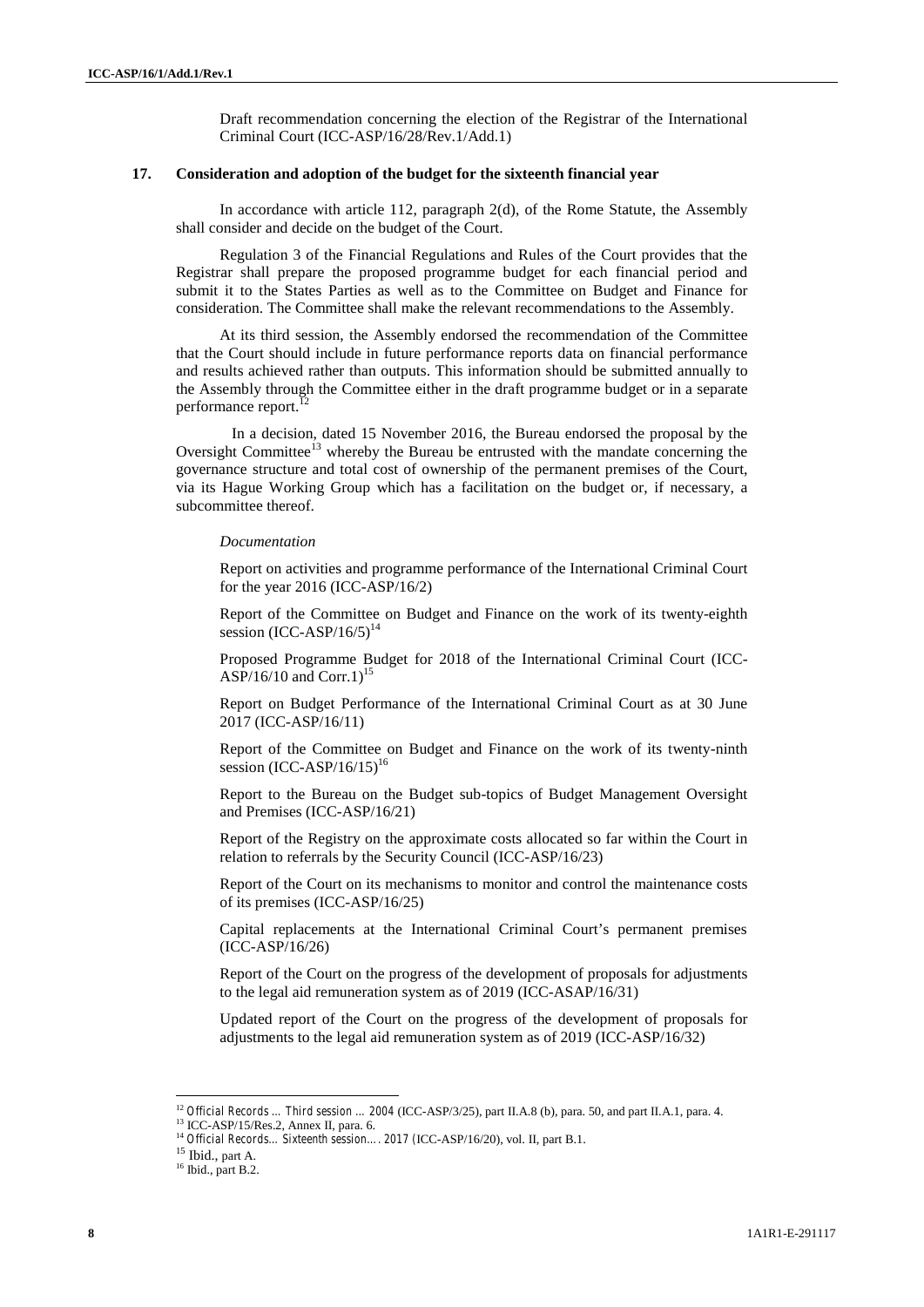### **18. Consideration of the audit reports**

Regulation 12 of the Financial Regulations and Rules provides that the Assembly shall appoint an Auditor to conduct audits in conformity with generally accepted common auditing standards, subject to any special directions of the Assembly and in accordance with the additional terms of reference set out in the annex to the Financial Regulations and Rules. At the  $11<sup>th</sup>$  meeting of its first session, on 22 April 2003, the Assembly was informed that the Bureau, acting under the delegated authority of the Assembly,<sup>17</sup> had appointed the National Audit Office of the United Kingdom of Great Britain and Northern Ireland as Auditor for the Court for a period of four years.<sup>18</sup>

At its tenth session, the Assembly endorsed the Committee's recommendation to appoint *la Cour des comptes* (France) as the new External Auditor of the International Criminal Court and the Trust Fund for Victims for four years starting with the financial year 2012.<sup>19</sup>

In accordance with regulation 12.7, the Auditor shall issue a report on the audit of the financial statements and relevant schedules relating to the accounts for the financial period. In accordance with regulations 12.8 and 12.9, audit reports, before their submission to the Assembly, are subject to examination by the Registrar and the Committee on Budget and Finance. The Assembly considers and approves the financial statements and audit reports forwarded to it by the Committee.

#### *Documentation*

Financial statements of the International Criminal Court for the year ended 31 December 2016 (ICC-ASP/16/12)<sup>20</sup>

Financial statements of the Trust Fund for Victims for the year ended 31 December 2016 (ICC-ASP/16/13)<sup>21</sup>

Final audit report on the implementation of a division of external operations (ICC-ASP/16/27)

# **19. Activation of the Court's jurisdiction over the crime of aggression**

The Assembly, by resolution RC/Res.6, adopted at the 2010 Review Conference, adopted, $22$  in accordance with article 5, paragraph 2, of the Rome Statute of the International Criminal Court, the amendments to the Statute contained in annex  $I^{23}$  The Assembly adopted,<sup>24</sup> further, the understandings regarding the interpretation of the abovementioned amendments contained in annex  $III$ .

The Assembly will consider proposals for the activation of the Court's jurisdiction over the crime of aggression in accordance with article 15 *bis* and *ter* and annex III of RC/Res.6.

### *Documentation*

Report on the activation of the jurisdiction of the International Criminal Court over the crime of aggression (ICC-ASP/16/24)

<sup>&</sup>lt;sup>17</sup> Official Records ... First session, New York, 3-10 September 2002 (ICC-ASP/1/3 and Corr.1), part I, para. 29.<br><sup>18</sup> Official Records ... First session (first and second resumptions) ... 2003 (ICC-ASP/1/3/Add.1), part

<sup>&</sup>lt;sup>23</sup> Annex I is titled "Amendments to the Rome Statute of the International Criminal Court on the crime of aggression".<br> $^{24}$  RC/Res.6, para. 3.

<sup>&</sup>lt;sup>25</sup> Annex III is titled "Understandings regarding the amendments to the Rome Statute of the International Criminal Court on the crime of aggression".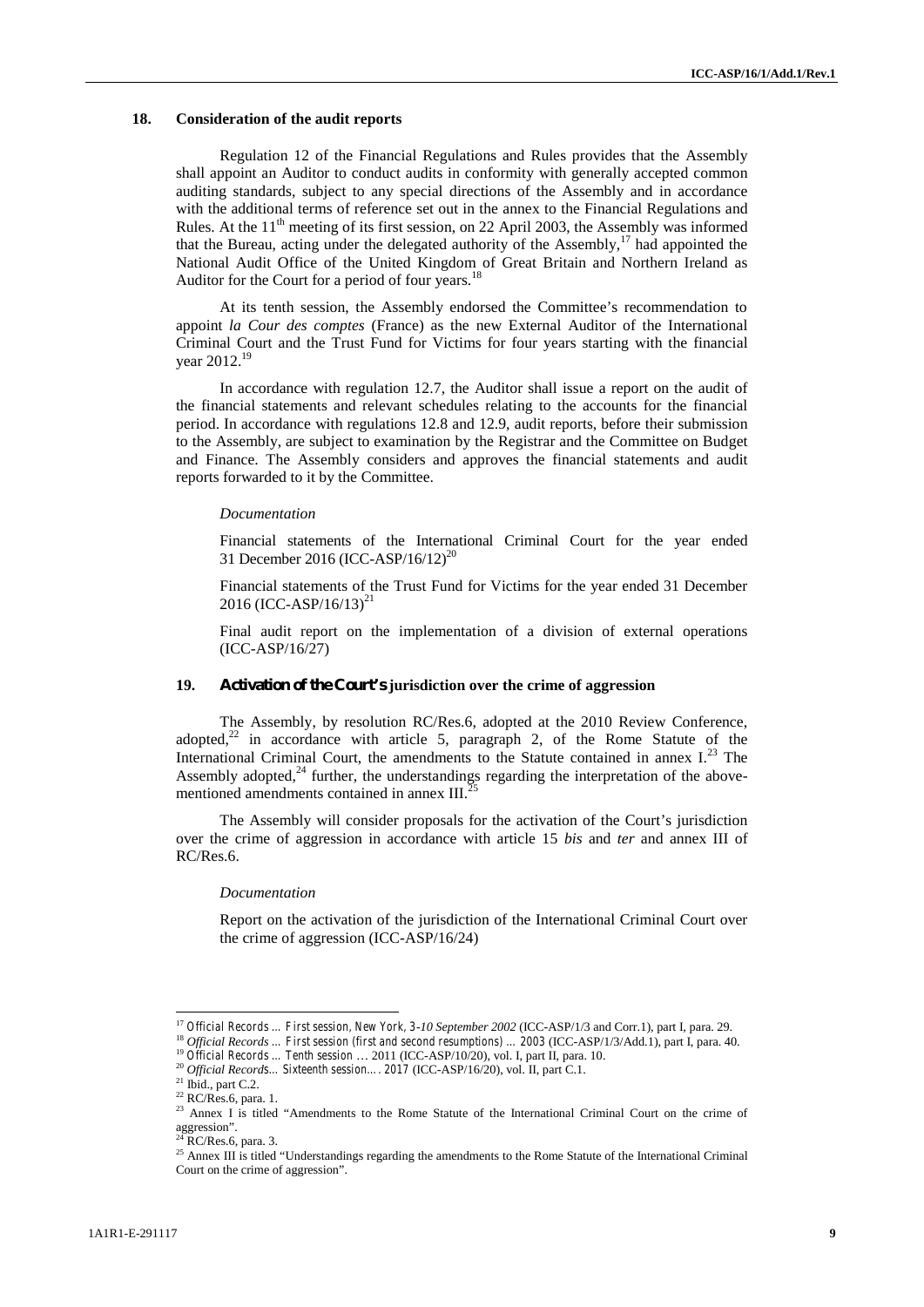# **20. Amendments to the Rome Statute and the Rules of Procedure and Evidence**

By resolution ICC-ASP/8/Res.6, the Assembly established a Working Group of the Assembly of States Parties for the purpose of considering, as from its ninth session, amendments to the Rome Statute proposed in accordance with article 121, paragraph 1, of the Statute at its eighth session,  $26$  as well as any other possible amendments to the Rome Statute and to the Rules of Procedure and Evidence, with a view to identifying amendments to be adopted in accordance with the Rome Statute and the Rules of Procedure of the Assembly of States Parties.

The Assembly will consider the report of the Working Group.

## *Documentation*

Report of the Working Group on Amendments (ICC-ASP/16/22)

# **21. Cooperation**

By resolutions ICC-ASP/15/Res. $3^{27}$  and ICC-ASP/15/Res.5,<sup>28</sup> the Assembly requested the Bureau to maintain a facilitation of the Assembly of States Parties for cooperation to consult with States Parties, the Court, other interested States, relevant organizations and non-governmental organizations in order to further strengthen cooperation with the Court.

On 11 December 2017, the Assembly will hold a panel discussion in plenary session to consider the topic of cooperation*.* The plenary session on cooperation at the sixteenth session of the Assembly will be divided into two sections. The aim of the first half is to briefly explain the main issues regarding financial investigations discussed at the Paris Conference on 20 October 2017. The second half of the cooperation plenary session will address the main challenges on the eve of the 20th anniversary of the Rome Statute in the area of cooperation, but also to increase awareness of initiatives taking place either at the national, regional or international level, and to examine how they are contributing to the effective cooperation, investigation and prosecution of Rome Statute crimes. The session will look into possibilities for further developing cooperation and coordination mechanisms in specific challenging areas, as well as cover other developments in the field of cooperation, including voluntary agreements.

## *Documentation*

Report of the Court on cooperation (ICC-ASP/16/16)

Report of the Bureau on cooperation (ICC-ASP/16/17)

# **22. Review of the working methods of the subsidiary bodies of the Bureau and the Assembly**

At its fifteenth session, the Assembly adopted decisions regarding, inter alia, the general roadmap for facilitations, the duration and reporting of mandates of facilitators and focal points, evaluations of established mandates, the duration of its annual sessions and the inclusion of plenary segments on specific agenda items in such sessions.<sup>29</sup> The Assembly also recognized the benefits of rationalizing the working methods of the subsidiary bodies of the Bureau and the Assembly in order to cope with an increasing workload,<sup>30</sup> decided to further improve the working methods of the Bureau and the governance of the Assembly, and took certain decisions to that effect, $31$  and conferred certain mandates on the Bureau.

*No documentation*

 $^{26}$   ${\it Official Records}$   $...$   ${\it Eighth}$   ${\it session}$   $...$   $2009$  (ICC-ASP/8/20), vol. I, annex II.  $^{27}$  Para. 31.

<sup>28</sup> Annex I, para. 3 (h).

<sup>29</sup> *Official Records… Fifteenth session… 2016 (*ICC-ASP/15/20), vol. I, part I, para. 50. <sup>30</sup> ICC-ASP/15/Res.5, para.77.

<sup>31</sup> Ibid., para. 79.

Ibid., annex I, para. 11.